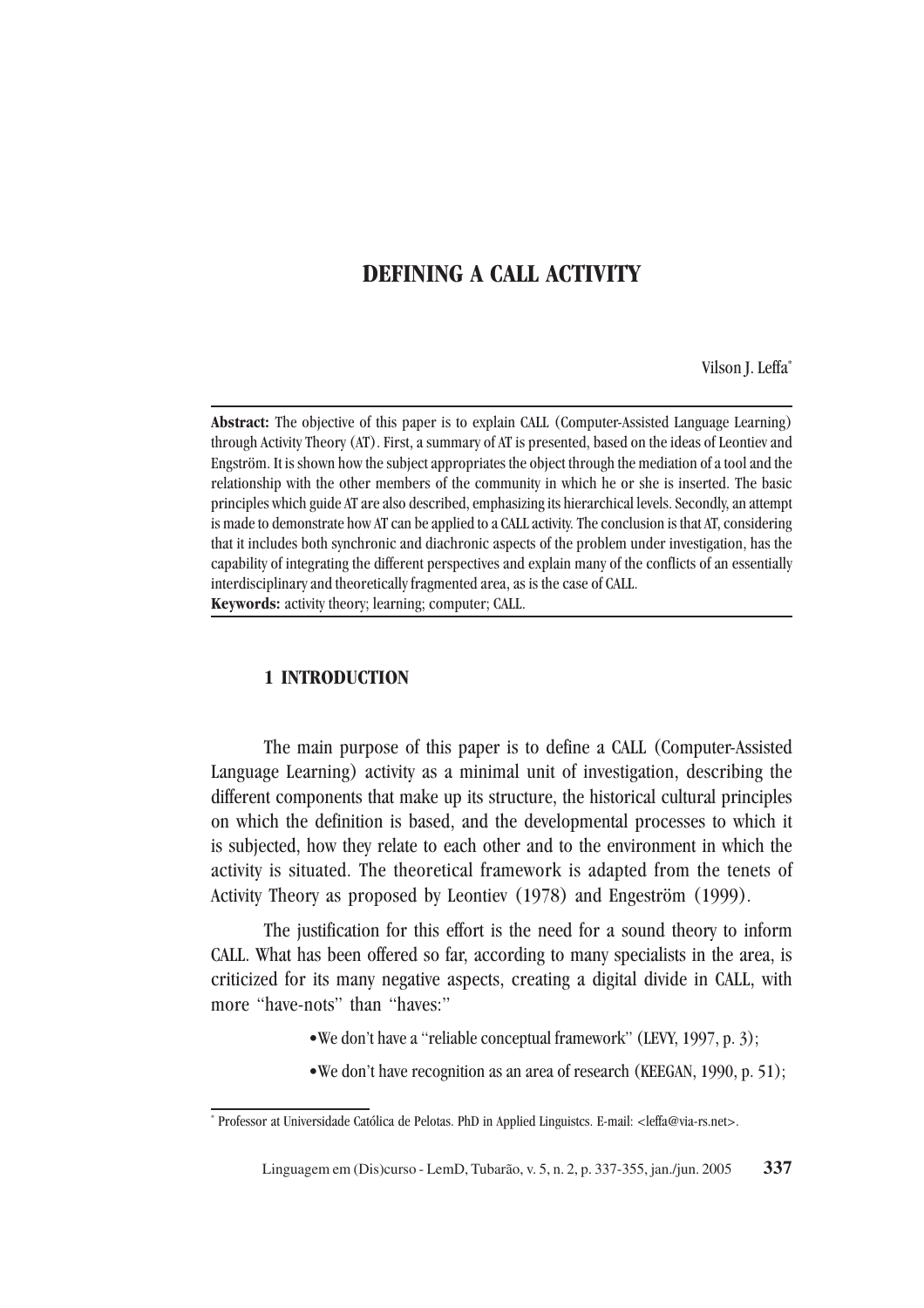#### •We don't have a unifying theory (HOLMBERG, 1982; KELLY, 1990; SMITH, 1980)

What we do have is fragmented knowledge, each fragment concerned with a different aspect of CALL. I don't think this is bad per se, but it becomes problematic when offered as an explanation for the whole field. Even unifying attempts, such as Ahmed (1985), Farrington (1986), Higgins (1988), and, to a certain extent, Warschauer (1997), emphasize a dichotomical view of CALL: on one hand, the computer as tutor, somehow replacing the teacher and controlling the student; on the other hand, the computer as tool, allowing the student to control the machine.

I will try to demonstrate in my paper how AT can be used not only to bring a new perspective to CALL but also how it can be used to incorporate these opposing views as well, and all its fragments, into a unified and seamless theoretical framework.

#### **2 EXPLAINING ACTIVITY THEORY**

According to Kuutti (1996), AT is a philosophical and cross-disciplinary framework for studying different forms of human practices as developmental processes. For my purpose here, I will explain AT as an attempt to analyze how people learn, considering the whole context involved in the process. I will focus on three aspects which are usually discussed when AT is considered: (1) structure, (2) basic principles and (3) hierarchical levels.

#### **2.1 Structure**

Let's suppose, for explanatory purposes, that it is possible to break down an activity into its elements, a task which should be approached with caution, having in mind that an activity is the fundamental unit of analysis in AT and, as such, resistant to segmentation. I cannot explain AT, however, unless I do this segmentation, describe each component, and then proceed step by step into the whole structure. I feel it will look artificial and contrived in the beginning, but I hope it will become more realistic and truthful to the theory as we get to the end.

Let's begin with an important pair of elements in AT, putting them side by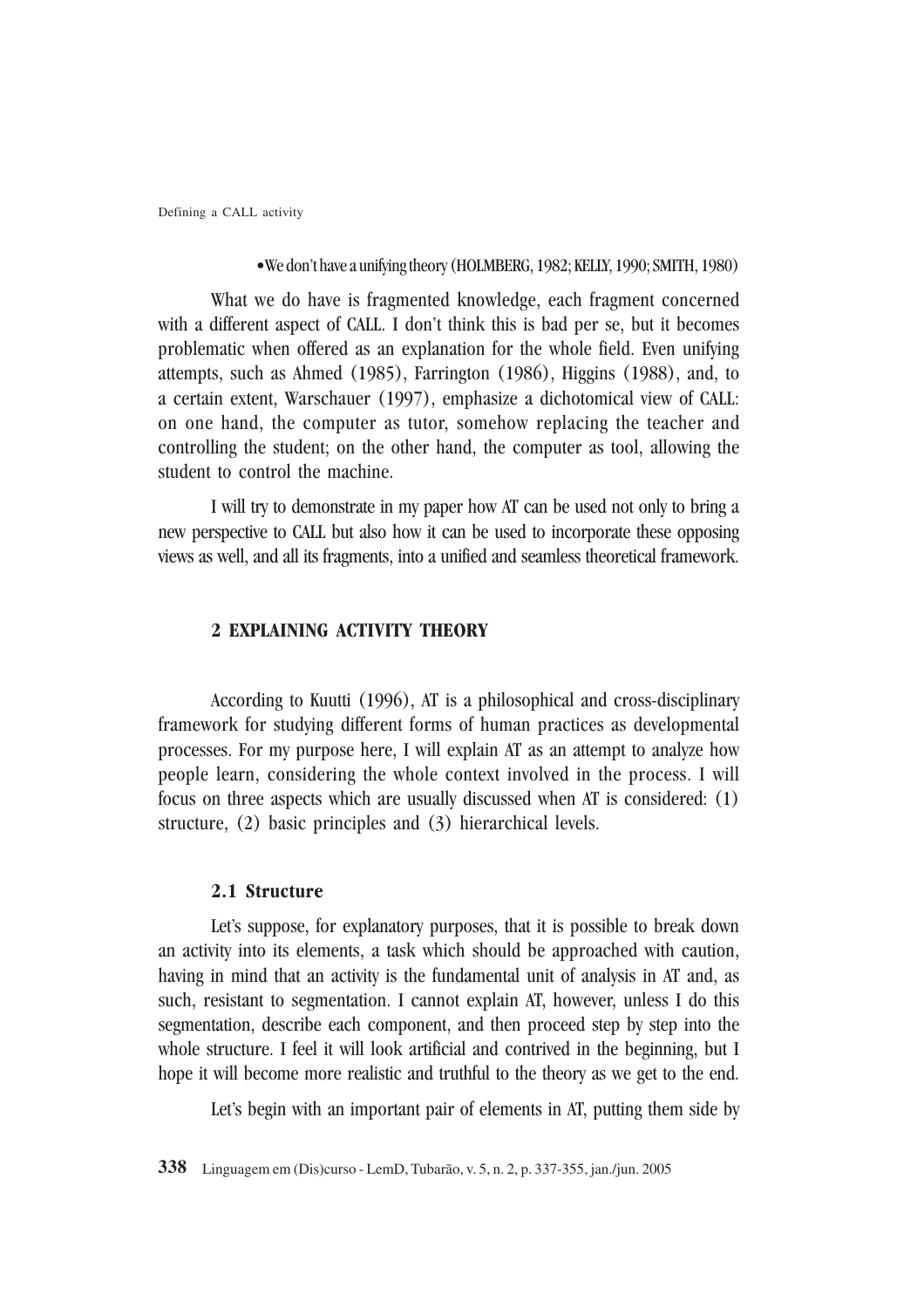side: the concepts of subject and object (Figure 1). On one hand, we have the student or the subject; on the other, the content or the object that motivates the student into action. The object, in terms of learning can be any content to be learned, from very specific to very general, in the cognitive, affective or psychomotor domain. Examples of objects may include: making sense of text written in the foreign language (cognitive domain); producing a sound that does not exist in the mother tongue (psychomotor domain); collecting poems from the Internet (affective domain).



**Figure 1 – The behavioristic relationship between subject and object.**

The object is something that is outside the subject and the important question here is how the subject appropriates the object; in other words, how the object is internalized. In the behavioristic paradigm, the appropriation occurred directly, as an unmediated response to a stimulus. The student was exposed to a model and encouraged to imitate this model. If the model was a sentence, for example, the student was asked to repeat the sentence, as soon and as often as possible and necessary, until a habit was formed.

In AT the relationship is not direct but mediated by a tool (Figure 2). The tool can be any social artifact – either physical (such as books, tape recorders, television, computers, etc.) or psychological (such as language, learning strategies, commitment, etc.).



**Figure 2 – The relationship between subject and object mediated by tools.**

Tools can empower the subject to internalize the object in a more efficient way, sometimes making it faster and easier, sometimes materializing an object that would be inaccessible, otherwise. Through virtualization, provided by both physical and psychological tools, objects that are distant, either in space or in time can be brought close to the subject. Through language, for example, which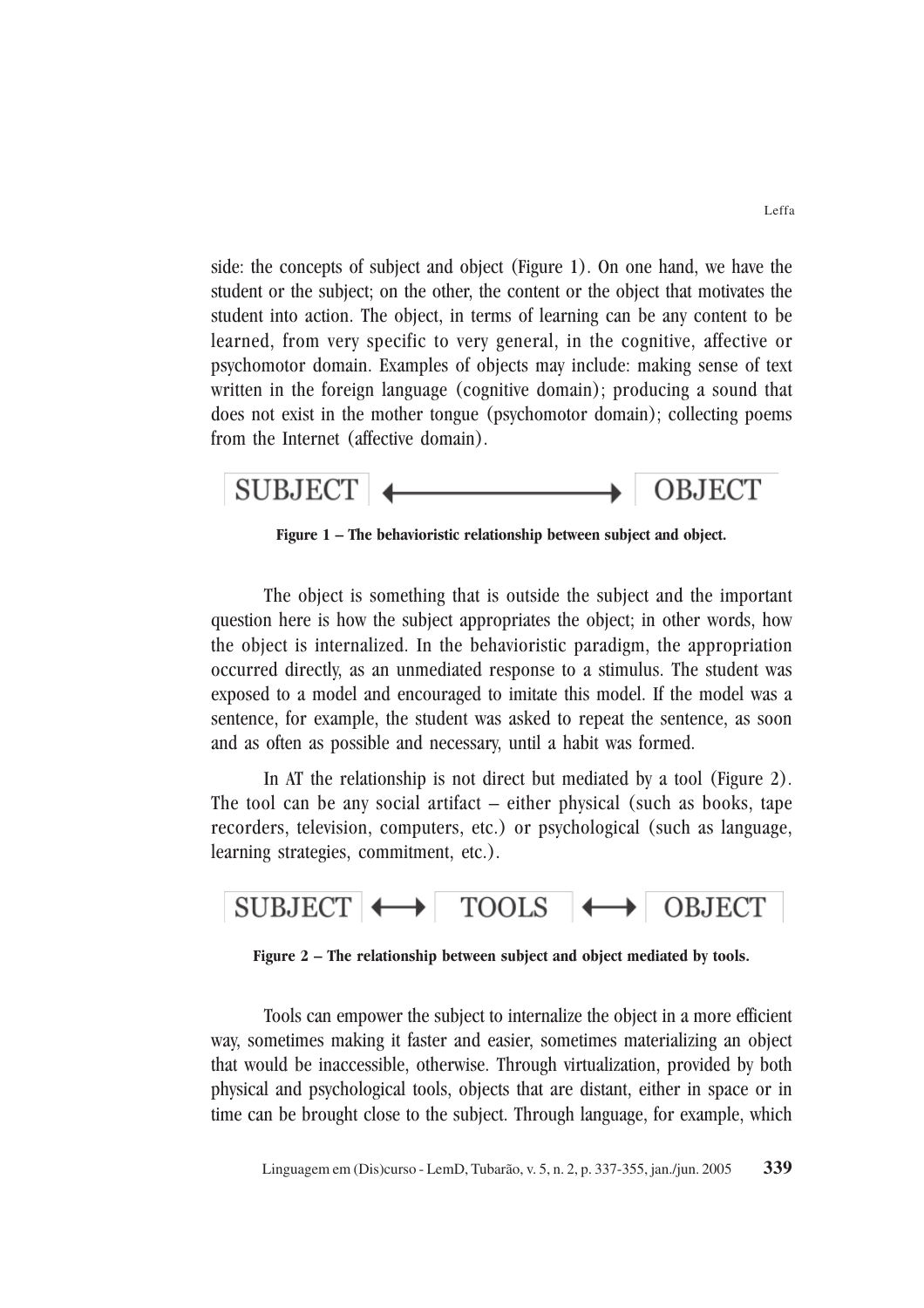is a psychological tool, we can have access to knowledge produced by a philosopher who lived many years ago in a distant country. Trough a flight simulator, which is a physical tool, a student can acquire at least some of the basic skills necessary to pilot a plane.

Aspects of the cognitive domain that are important for learning, such as the faculty of memory, can also be assisted by tools. A pencil, for example, can amplify the subject's memory, allowing for more data to be kept and retrieved.

A tool also has its limitations. According to Kuutti (1996), it imposes a perspective on the object and may hide some of its features. It should be obvious that if we learn a living language only by reading printed material, we will certainly loose many of its phonological features, including pitch, stress, and mainly intonational patterns – no matter how complete the written description of the spoken language may be.

Obviously tools cannot be discarded, since there is no other way to have access to the object. Different learning styles may lead us to prefer some tools over the others, and sometimes we may be allowed to choose; but we are not allowed not to accept any tool.

As tools evolve, we are usually compelled to upgrade our tools if we want to "keep up with the competition". We may prefer to use a typewriter to produce our texts, but it would probably be more cost-effective to use a computer, in spite of the time and effort necessary to become proficient in the use of the new instrument. A tool, in fact, may place a high demand on the subject for acquiring the necessary skills to use it. It takes years of schooling, for example, to become a competent reader.

Learning how to use a tool has a deep impact on the subject. We not only change the tools we use, but we are also changed by them. A person who learns to read becomes a different person. Learning to drive cars, to pilot planes or to use computers not only affects the way we behave but also the way we think. We evolve with the tools we use and create.

AT makes a distinction between the object and the outcome (Figure 3). While, in terms of learning, the object can be defined as the content to be appropriated, to be internalized by the student, the outcome is the final product as really attained by the student. Obviously something may go wrong in the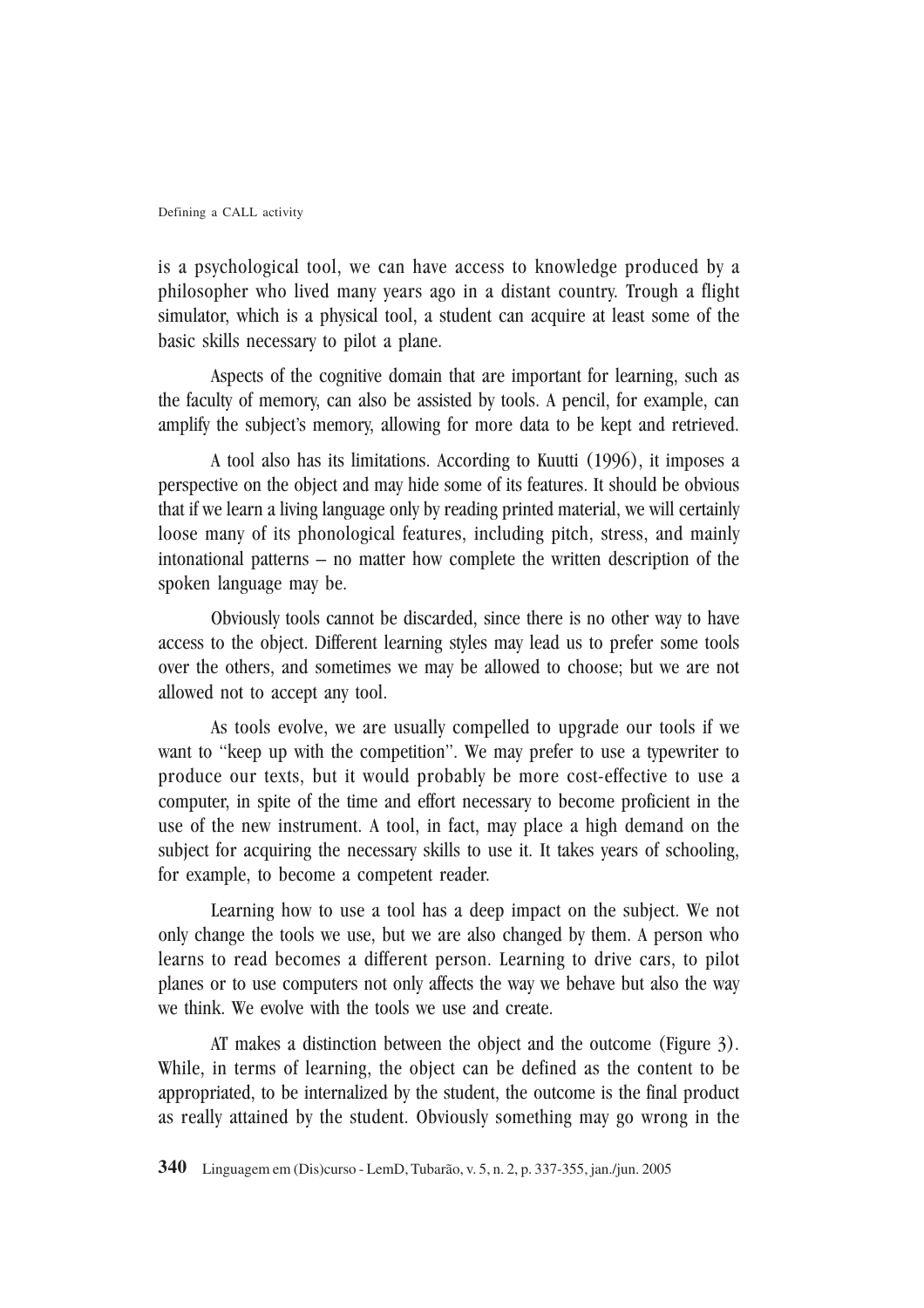process of transforming an object into an outcome, due to an inadequacy in some of the components that make up the activity or some other problem that may have affected the interaction between the components: maybe the selected tool was not appropriate to the object; maybe the subject was unable to use the tool competently, and so on. We have then a contradiction between the object and the outcome. Engeström (1991) cites as an example of inadequacy of tools the use of textbooks to explain the phases of the moon, traditionally leading the student to construct a two-dimensional representation of the phenomenon.

# SUBJECT  $\longleftrightarrow$  TOOLS  $\longleftrightarrow$  OBJECT  $\longleftrightarrow$  OUTCOME

#### **Figure 3 – The outcome as a result of the activity.**

Consequently there may be a contradiction between the desired outcome and the outcome actually obtained by the student. The teacher, for example, may assign the student a reading task for the purpose of enjoyment and the student may experience it as a chore. Sometimes the teacher may ask the student a listening comprehension question, expecting the student to listen carefully to a recording, but the question is so obvious that the student answers it immediately, ignoring the recording. Reasoning skills, where students are sometimes expected to process information in every detail, may be performed superficially, with no attention at all to the aspects that the teacher deemed important. The literature in the area is filled with examples in which teachers expect students to do something and they do something else. The teacher's dream of the snow ball effect, in which his initial action may produce a chain reaction with the students, leading them to act by themselves after the first push, is not usually fulfilled. AT, for its emphasis on the whole context, may be helpful in realizing it.

Subjects, tools and objects do not exist in emptiness, in a vacuum; they are situated in a context and have to be seen as such. This embedding in the surrounding environment is not protected by any shield, which makes us vulnerable to what happens around us, in a way that what is inside us reflects what is outside and vice-versa. Intelligence, cognition, and knowledge are not only individual attributes; they are distributed among the members of the community in which we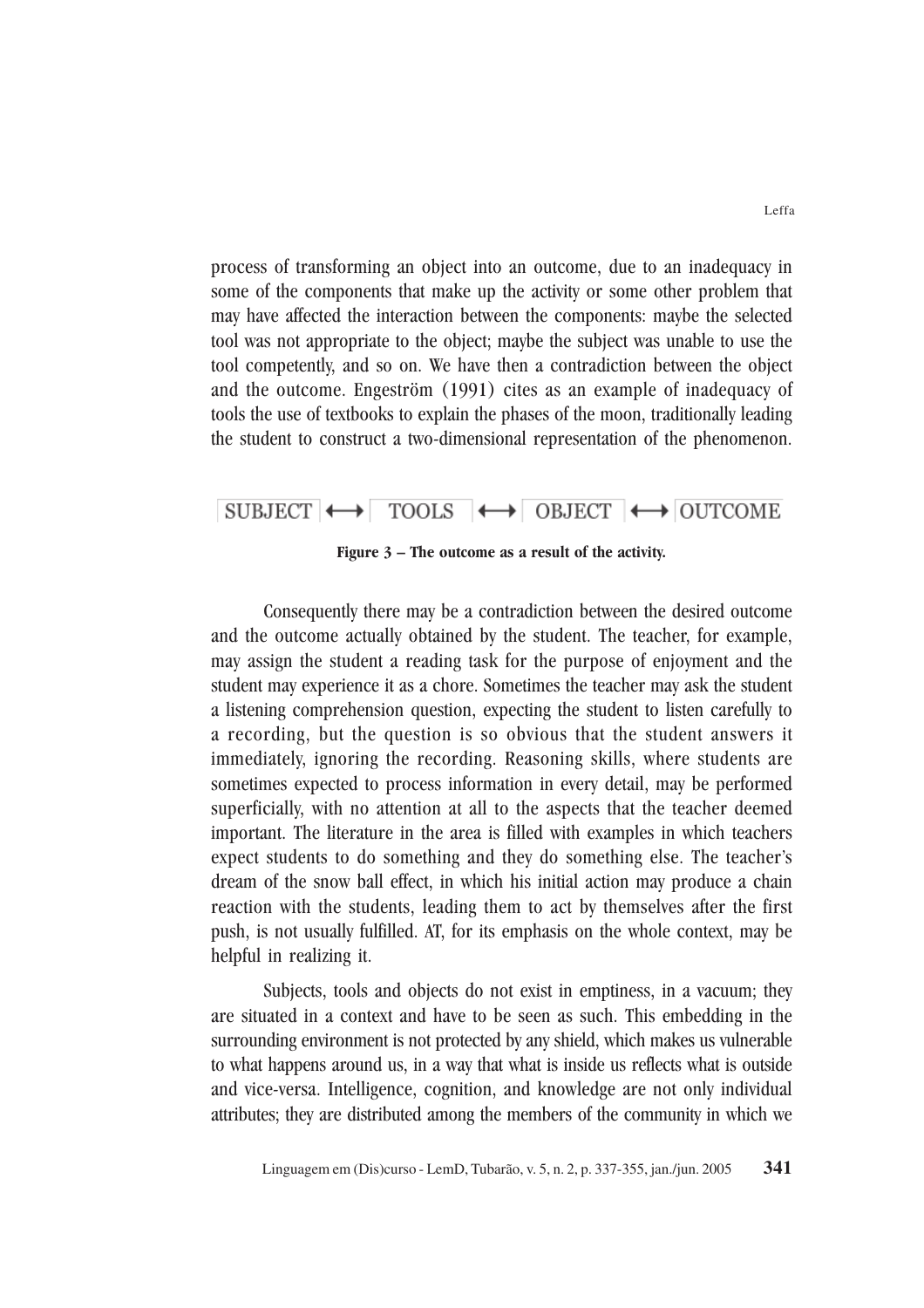live. Consequently, we do not learn by ourselves alone: we learn in contact with other people, interacting with them; we learn in a community. Graphically we can represent this community as the basis of a pyramid. It is important to notice here that the subject is not suspended in space but supported by this foundation. Figure 4 shows how the pyramid is organized.



**Figure 4 – Activity Theory in context.**

The *community*, where the subject is inserted, is the immediate environment, including people and the social artifacts they use; it can be home, workplace, school, club or any discourse community. The community element sets the stage for the subjects to perform their actions. It emphasizes the collective aspect of AT, in which individual actions are seen as collective and social practices.

*Rules* can be defined as the norms which regulate the actions carried out by the subject. They are placed between the subject and the community and may be explicit such as printed laws, standards, policies, and statutes; or implicit such as cultural beliefs, values, power relations.

*Division of labor* is the component which allocates responsibility to the members of the community in relation to the object. In the discourse community of a school, it is responsible for defining the roles to be played by the people involved in the development of the activity, including students and teachers.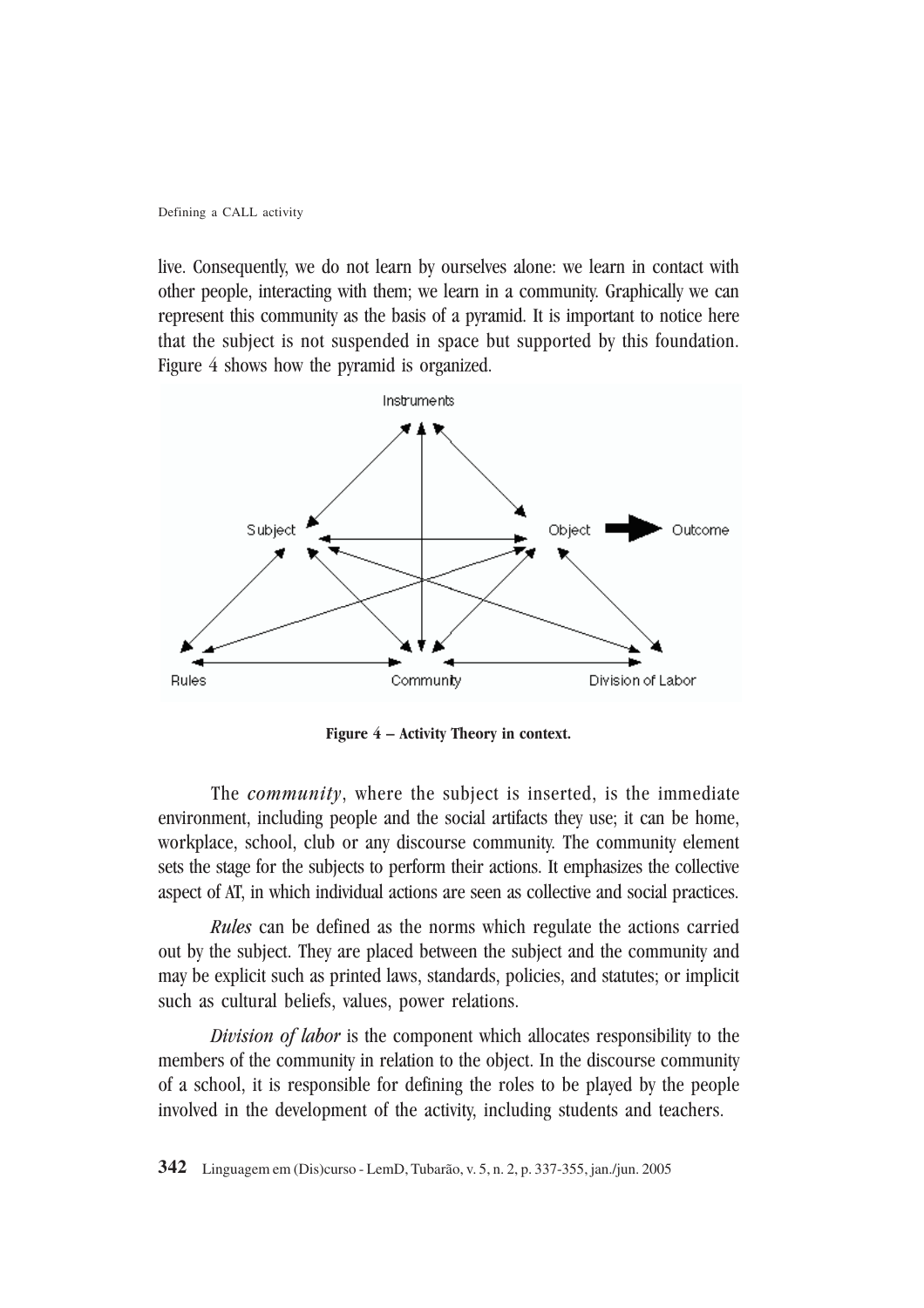#### **2.2 Basic principles**

AT is not usually introduced as theory per se, but as a set of principles (KAPTELININ, 1996). The idea is to provide a conceptual background that can be used to formulate more specific theories and explain, from a social perspective, how people interact when they get together to arrive at a common goal. It is both a unifying approach, capable of offering conceptual integrity to fields that are undermined by theoretical fragmentation, as is the case of CALL, and capable of accounting for interdisciplinary areas of knowledge, as is also the case of CALL, a discipline bordering language, computer science, pedagogy, and others. A discussion of the principles should help clarify some of the components of the activity structure and reinforce the idea that an activity is not an isolated entity, but situated in a context. The principles discussed here include (1) *object-orientedness,* (2) *mediation*, (3) *development*, and (4) *internalization/externalization*. Other principles, included by some theorists, such as the (1) *unity of consciousness and activity* and the (2) *concept of context*, are skipped, not only for the sake of brevity but because they are diffuse in the other principles. *Hierarchical structure*, which some view as a principle, will be specifically discussed below as an essential feature of AT.

The principle of *object-orientedness* specifies that our actions are consciously directed towards an object with the purpose of transforming it into an outcome. The object, in accordance with the Marxist philosophy of historical materialism, is seen as part of an objective reality, independent of the properties of the object, which may be not only physical, chemical or biological, but also social or cultural. Any artifact is, therefore, an object, including ideas and feelings such as the notion of identity, colonialism or universal brotherhood. They are all treated as objective reality.

The principle of *mediation* specifies that interaction between subject and object is mediated by a tool. Tools, in AT, can be analyzed in both a synchronic and diachronic way. Synchronically, we are concerned with the relationship between subject and object. We can see that a tool not only makes interaction possible, but also enhances it; the more advanced the tool the better the interaction.

A tool may work in close association with some of our organs and may be seen as an extension of them such as wheels, which amplify the power of our legs, making us move faster, or that of eyeglasses, which improve our eyesight.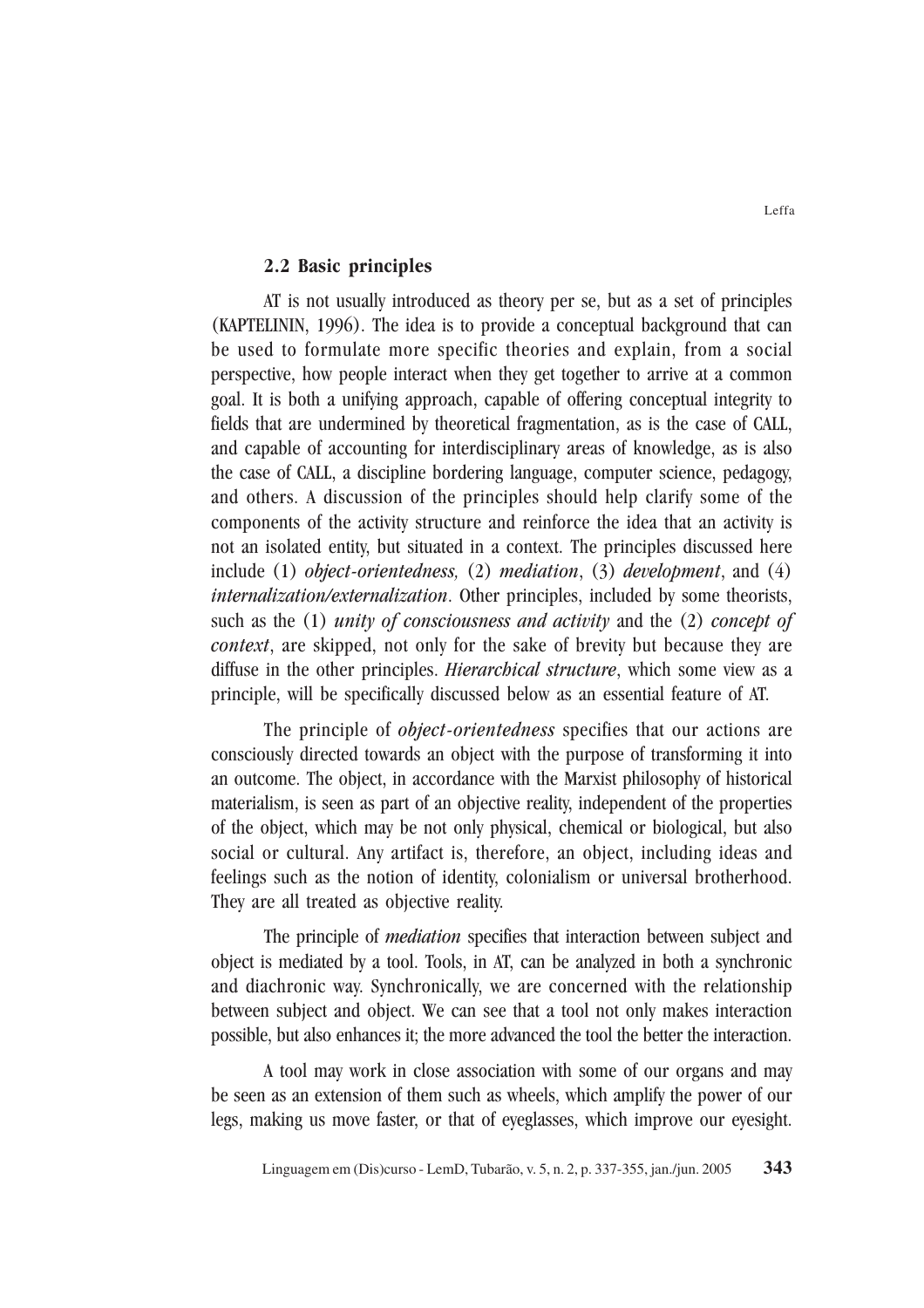The association between our internal organs and the external tools are so close that there are no boundaries between them, but total integration, usually referred to as the "notion of functional organs." Artifact, in the words of Engeström (1999, p. 29) should be seen "as integral and inseparable components of human functioning" (ENGESTRÖM, 1999, p. 29).

From a synchronic perspective, we can argue that tools are responsible for the transmission of social knowledge. From a diachronic perspective, tools account for the accumulation of knowledge. We learn with the tools we use and use this knowledge to produce new tools, which, in turn, lead to more knowledge, and so on. For better or worse, we are the product of the tools we have constructed.

The tools we use affect the way we learn and ultimately the way we think. As Bruner puts it, in his prologue to the English edition of Volume 1 of *The Collected Works of L. S. Vygotsky*: "Through using tools, man changes himself and his culture". (BRUNNER, 1987, p. 9). Elaborating on an idea of Francis Bacon he adds that we need more than our hands and our mind to learn and change; we also need the tools we have created.

The principle of *development* emphasizes the dynamic nature of an activity, which is continuously developing and re-developing because of changes that occur in the social and historical context in which the activity is situated. Any component of the activity – subject, object, tool, rules, etc. – can be affected by these societal changes and, in turn, affect the whole activity.

This ability to respond to modifications in context has two implications for research in my view. First, it allows for constant and fast update in the methodology used. Secondly, it implies that the researcher should have a clear view of the historical development in his field. In AT the researcher is not allowed to reinvent the wheel; knowing what has already been done is an integral part of the methodology.

The principle of *internalization/externalization* specifies that there is no boundary between what happens inside our minds and what happens outside. When an activity is performed by an individual it is externalized on objects that exist in the environment; a poem can be stored on the pages of a notebook; a song can be recorded on a disk, a smile can be preserved on a photograph, and so on. Objects are not only used to store activities, but may be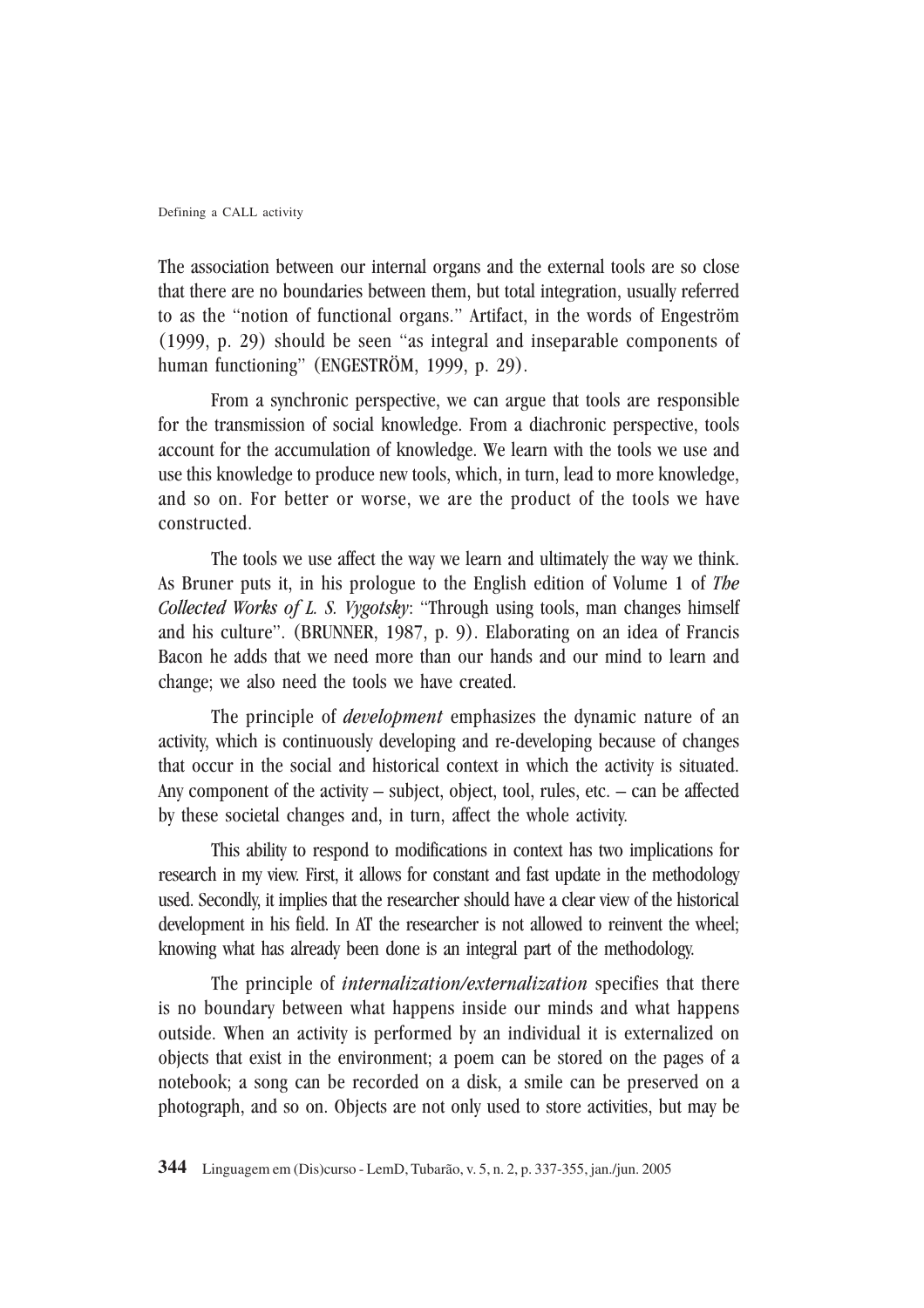an essential component for the execution of the activity itself. There would not be any piano sonatas if there were no pianos.

The internal/external principle can also account for situations in which an activity is performed in the absence of an object. This may happen, for example, when a proficient artist composes a sonata in his mind only, without using a piano. This is possible because the subject, using his internalized knowledge, can simulate the act of playing the piano. More recently, studies in what is referred to as the simulation hypothesis (HESSLOW, 2002) have confirmed that simulation produces the same phenomena in the mind as the real experience.

There are moments when internal activities become external and viceversa. A propitious moment for internalization may occur, for example, when the activity coincides with the individual's Zone of Proximal Development (ZPD).<sup>1</sup>

### **2.3 Hierarchical levels**

An activity can also be analyzed from a hierarchical perspective. At the top we have the activity itself, which consists of a chain of actions, located at mid level, each of which consists of a chain of operations, located at the bottom (Figure 5).

| Level     | Oriented towards | Carried out by                           |
|-----------|------------------|------------------------------------------|
| Activity  | Object/Motive    | Community                                |
| Action    | Goal             | Individual<br>or Group                   |
| Operation | Conditions       | <b>Routinised Human</b><br>or<br>Machine |

**Figure 5 – The hierarchical levels of an activity (HARRIS, 2004).**

<sup>&</sup>lt;sup>1</sup> ZPD is the distance between the learner's actual developmental level and the potential level, which can be actualized in collaboration with more capable peers.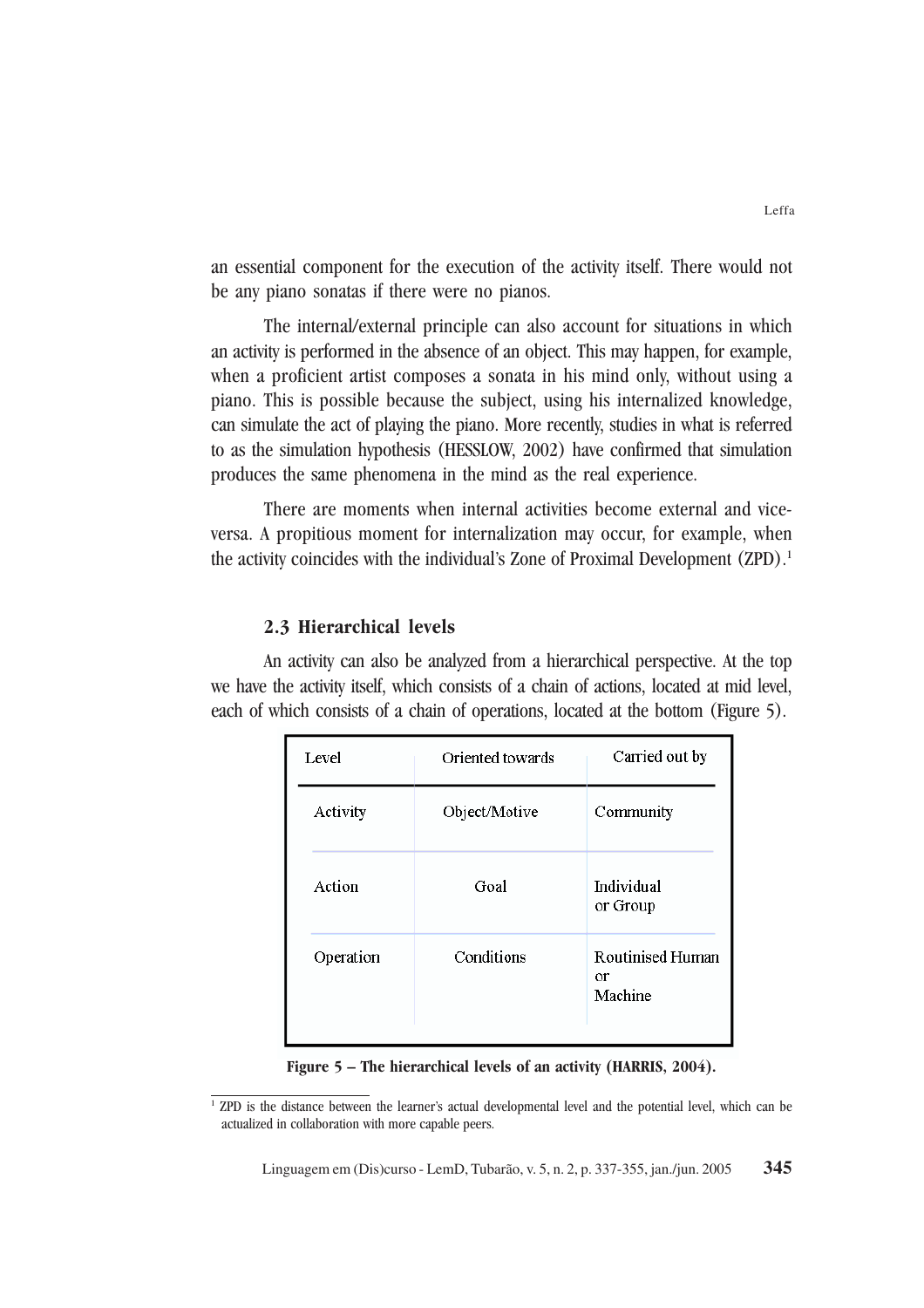Activities are long-term formations, oriented to an object or motive. They consist of actions and are carried out by a community, situated in a given context. Actions are directed at specific conscious goals; they are subordinated to activities, consist of a chain of operations, and are carried out by an individual or a group. Operations are realized below the level of consciousness and determined by the existing conditions of the activity. They are carried out automatically by human routines or even by a machine.

The relationship between levels is extremely dynamic and subject to continuous changes. An action, for example, through constant practice and repetition, may lose its conscious property and move down to the level of an automatic operation. The most frequently quoted example in the literature is that of learning how to drive a car: what is conscious action in the beginning, like the action of shifting gears, becomes automatic with practice, and goes down to the level of operation.

#### **3 A CALL ACTIVITY**

If AT did not exist we would have to invent it to explain CALL. Although it is a cross-disciplinary area of study, AT fits so smoothly with social practices in CALL that can be taken practically "as is." This is what I intend to demonstrate briefly on this section, defining what could be described as a CALL activity, considering its components, underlying principles and hierarchical levels.

A CALL activity is then a basic unit of study. Structurally, it involves all the elements that make up an activity. Any variation in any of the components would determine the rise of a new activity. If the object is designing a web course, we have one activity; if it is answering a comprehension test, we have another, and so on. This would also be true of the subject, mediating tool, rules, community, etc. Consequently, when we describe a CALL activity we are dealing with just one possibility, from a set of hundreds, if not thousands, of other possibilities – which sometimes makes it difficult to draw a line between what belongs to CALL and what does not; as may be the case, for example, between CALL and distance learning. The acronym itself may be misleading, considering that the activity is not only "computer-assisted", but also, and mainly, "computer-mediated".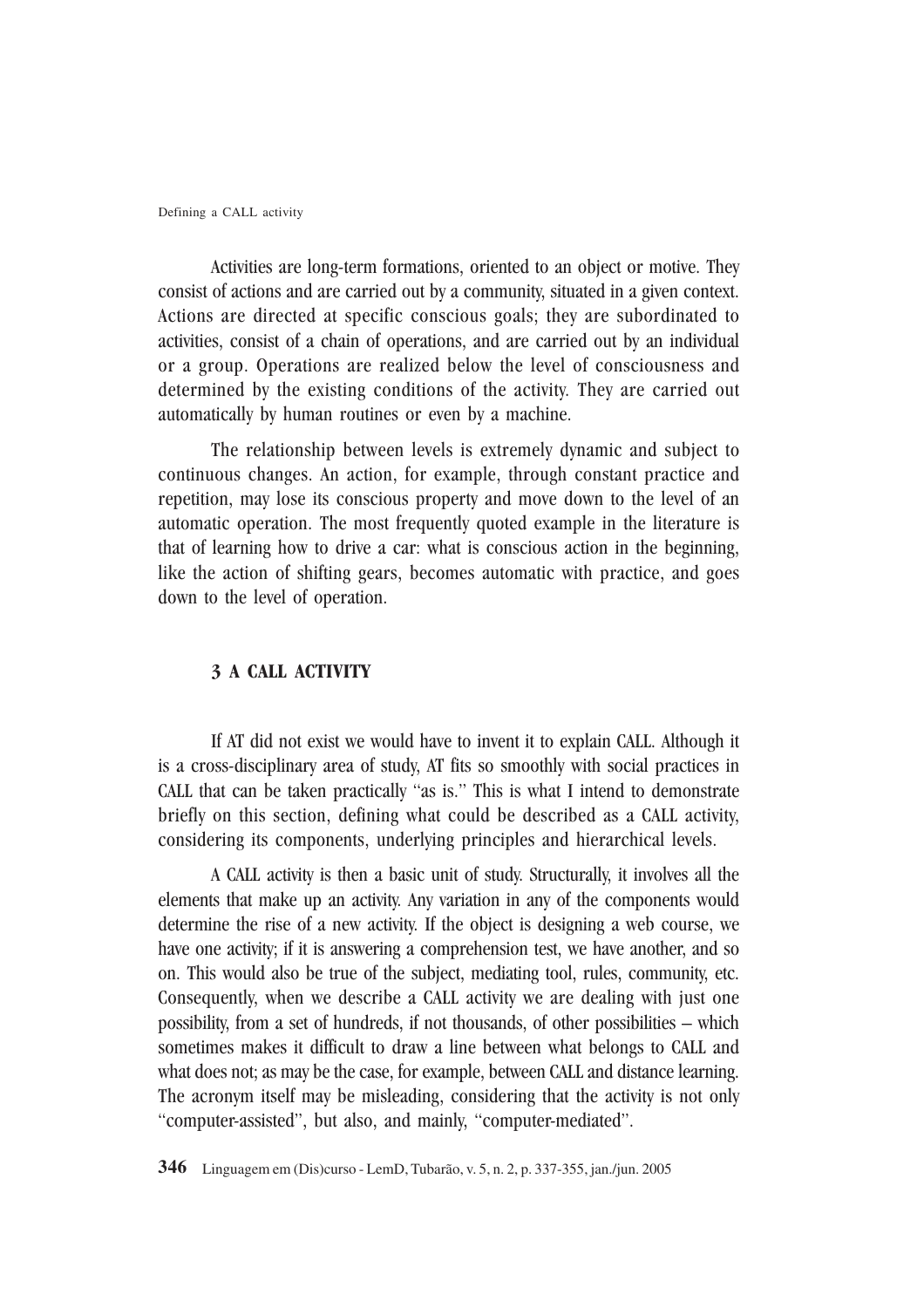

**Figure 6 – The structure of a CALL activity.**

Due to the dynamic nature of a CALL activity, many different configurations of the same components are also possible. What is an operation in one activity may move up to the level of an action in another, and vice-versa. Describing an activity should be seen as an attempt to freeze a moment in a sequence of continuous changes. What we see can be compared to contemplating a static frame on a celluloid film; we know that there are frames preceding the current frame and frames that follow it. When a student is answering a question on the computer, for example, this action has to be seen not only in relation to the other components of the activity, but also in relation to what has already happened. The components may determine if the student is on a chat, reading an e-mail, consulting a forum, doing a drill, etc. What has happened before may determine what expectation may be raised in terms of proficiency, chances of success or levels of assistance to be offered and so on.

The subject is usually a student, but, depending on the object of the activity, the subject can be a teacher, a designer or any other professional involved in any of the phases of the whole activity system. The subject must have a motive, or an object, to be driven into action; the object can be any relevant content, in any of the classical domains; including the cognitive domain (deduct meaning from context in a reading task on the screen, judge grammaticality in a true/false exercise, answer a comprehension question in a multiple-choice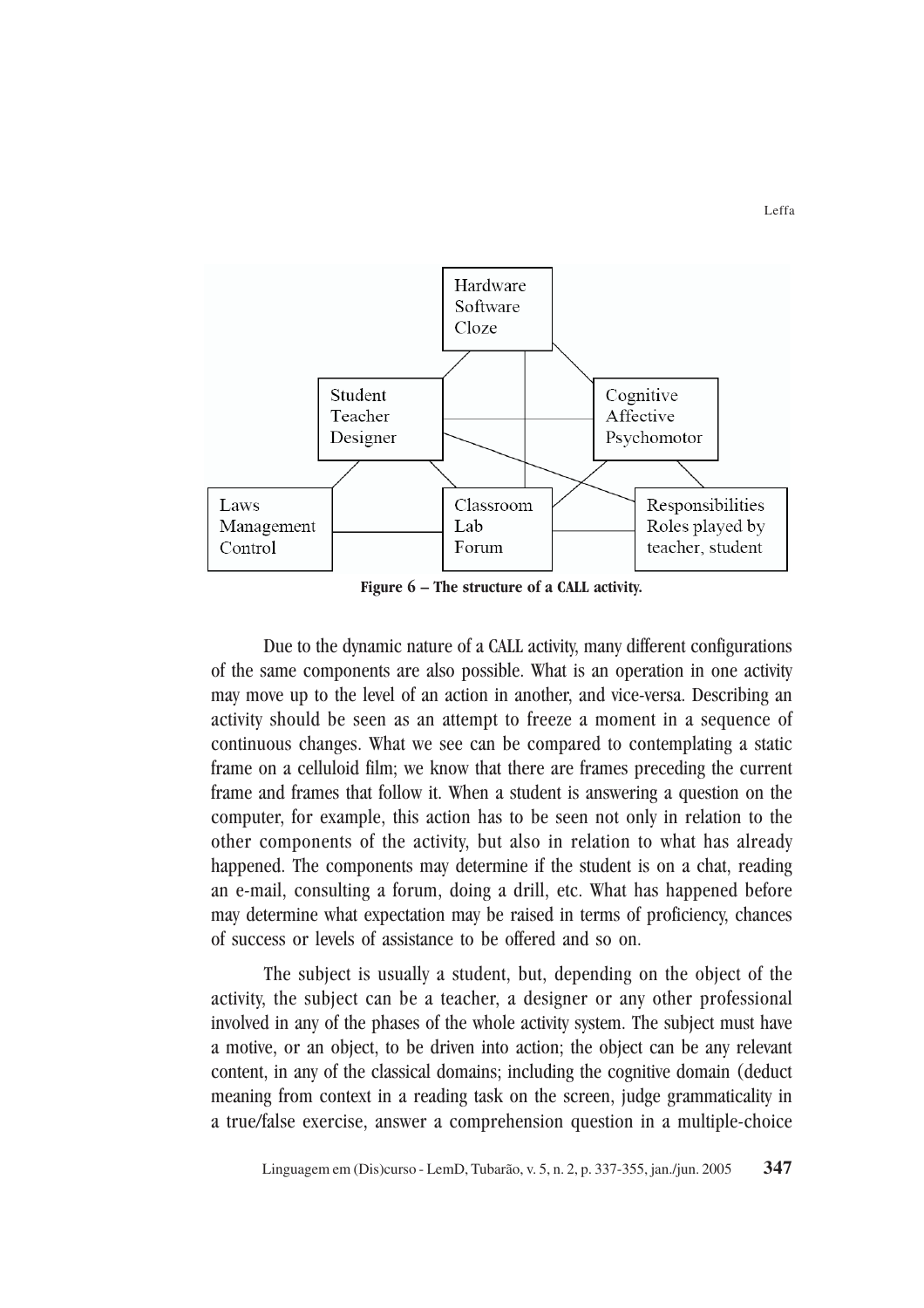test, describe a character in a story, summarize a passage, identify level of formality, etc.); affective domain (accept cultural differences in answering an e-mail, demonstrate interest on the subject discussed in a forum, write a literary appreciation of a novel in a blog, etc.); psychomotor domain (identify similar vowels in a minimal pair exercise by clicking on the appropriate square, produce phonemes that are easily confused to a level of proficiency that is accepted by a specific CALL program, coordinate eye and mouse movements in a game activity, read a text in the time limit required by a given exercise, etc.).

The instrument is another key element in a CALL activity and can be analyzed from different perspectives, including concept (e.g. what is a tool in CALL?), the relationship with traditional tools (e.g. what is the difference between a computer and a book?), the demands it makes on the user (e.g. what skills are needed to use a given program efficiently?). The concept of tool in CALL should not be limited to the computer itself, as if it were a standalone device. It is more productive to see the computer as an intersection point in a network of computers, extending beyond hardware, and incorporating all the different programs that may be used; mail, forum, chat, tutorial, etc., are all tools.

A tool in CALL cannot be confused with other tools. There are many differences between computer and paper, for example. Paper is bi-dimensional, in the sense of favoring the horizontal and the vertical axes; a map on paper, for example, may be as wide as the wall; a map on the computer can only be as wide as the computer screen, implying that we have to move the map around in the computer instead of moving our heads; or move to different layers in a hypertextual structure. What is static and bi-dimensional on a paper becomes moveable and tri-dimensional in a computer.

A tool in CALL may place different demands on its users, and should be seen from the perspective of these different users. It involves both the designer side, with an emphasis on usability, for example, and the student side, as the final user, who must acquire the necessary skills to use the tool adequately.

There seems to be a feeling in some areas that the tool, no matter how important it is, should be treated just as a tool, subordinated to the student, and not vice-versa. Some people might argue that the emphasis on the technological side should give way to an emphasis on the subject. In terms of AT, this argument is out of place. Subject, tool and object are equally important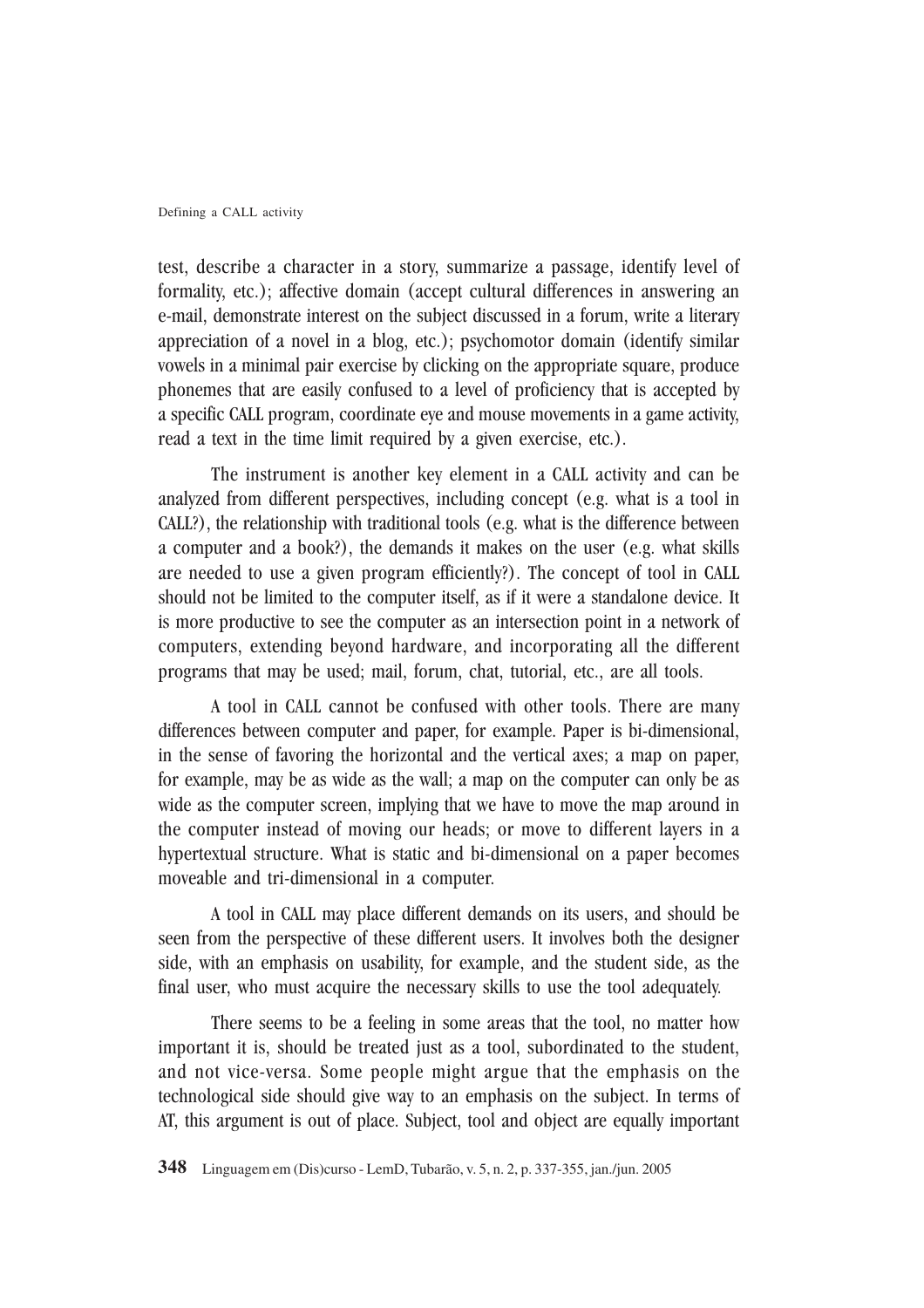and cannot be placed in any hierarchical order. If any of them is missing there is no activity; it is impossible for the subject to appropriate the object without the mediation of a tool.

An interesting question may rise if the computer is promoted from the status of a tool to the status of a tutor. Would the computer be still a tool, mediating the appropriation of the object by the subject or would the computer be a member of the community, playing the role of a teacher? It is difficult to answer because both teacher and computer may play the double role of both tool and tutor. When we say, for example, that a teacher mediates learning we assign him the role of a tool. On the other hand, the idea that cultural artifacts can produce learning by themselves, along with the concept of collective intelligence and distributed cognition, may also contribute to blur the difference between tool and tutor.

The community in a CALL activity may also have different formations. One activity may have more members than another, as is the case in a chat session when compared to a pair of students working in a cloze exercise. The rules that regulate interaction between members working in pairs in front of the screen are certainly different from those used in a discussion list; division of labor may assign different responsibilities to each member and so on.

The CALL activity is guided by some principles: it is oriented by an objective; it is mediated by a tool; it can be externalized and internalized; and it is essentially dynamic. As any other activity, it also has levels, which are hierarchically organized. Let's see these principles and levels in some detail:

A CALL activity is object-oriented. It should always be clear to the student for which purpose something is being done, a condition that is more difficult to be met when there is no explicit relationship between student's action and the object. There should be ways to guarantee that the relationship is shown to the student, if there is one, or that the activity is replaced, if no relationship is found. The necessary link between an individual action and the final collective objective of an activity is demonstrated by Leontiev in the hunting example:

> When a member of a group performs his labor activity he also does it to satisfy one of his needs. A beater, for example, taking part in a primeval collective hunt,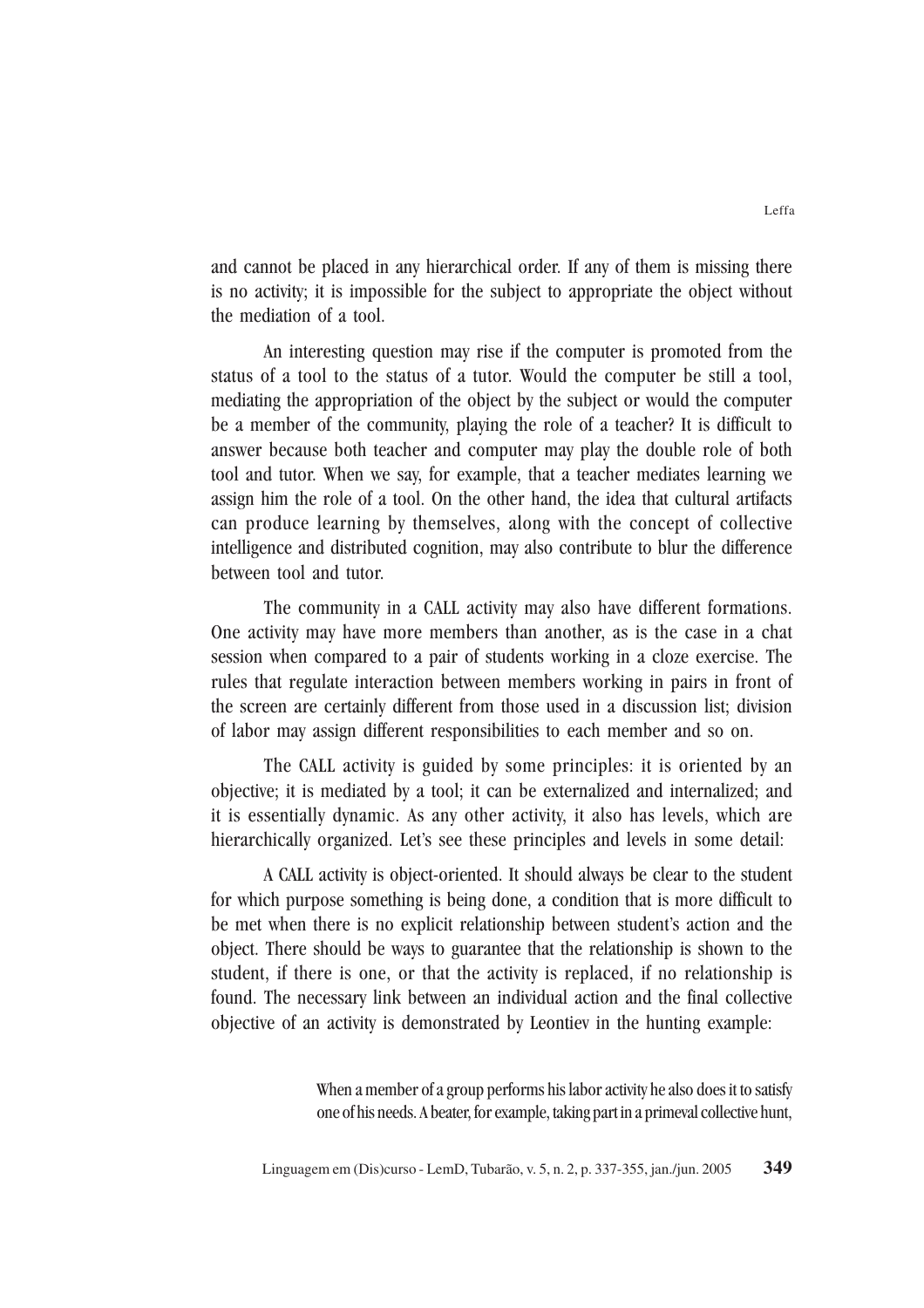was stimulated by a need for food or, perhaps, a need for clothing, which the skin of the dead animal would meet for him. At what, however, was his activity itself directly aimed? It may have been directed, for example, at frightening a herd of animals and sending them toward other hunters, hiding in ambush. That properly speaking, is what should be the result of the activity of this man. And the activity of this individual member of the hunt ends with that. The rest is completed by the other members. This result, i.e. the frightening of game, etc. understandably does not in itself, and may not, lead to satisfaction of the beater's need for food, or the skin of the animal. What the processes of his activity [[a.k.a. his actions]] were directed to did not, consequently, coincide with the motive of his activity; the two were divided from one another in this instance. Processes, the object and motive of which do not coincide with one another, we shall call *'actions'*. We can say, for example, that the beater's activity is the hunt, and the frightening of game his action. (LEONTYEV, 1981, p. 209-210)

A CALL activity is mediated by a tool. Although there is always a tool of one kind or another in any learning situation, the presence of a tool is more obvious in CALL, where it is even part of the acronym (computer-assisted). The words assisted and mediated can be associated respectively with the ideas of computer as tutor and computer as tool, which, as we have seen, is a longstanding issue in CALL. Promoting the computer from the role of a mediating tool to the role of a tutor would give it the status of a member of the community, which would generate a contradiction because computer are cultural artifacts and as such do not possess consciousness, as people do.

On the other hand, strictly human attributes such as intelligence and cognition are no longer seen as restricted to the individual but distributed in the community through cultural artifacts. Hubard mentions that "any piece of courseware [...] carries with it a 'teacher in the machine', a projection of the personalities of the designers, programmers, materials developers" (1996, p. 21). In my own experience, I have already received many comments from my students telling me that when they received automatic feedback from the activities I had prepared they had the feeling they I was talking to them. It has also been found that people anthropomorphize computers, treating the machine as if it were a person (SCHAUMBURG, 2001; REEVES e NASS, 1996). Although these are interesting points for a research agenda in CALL, in my view, no matter how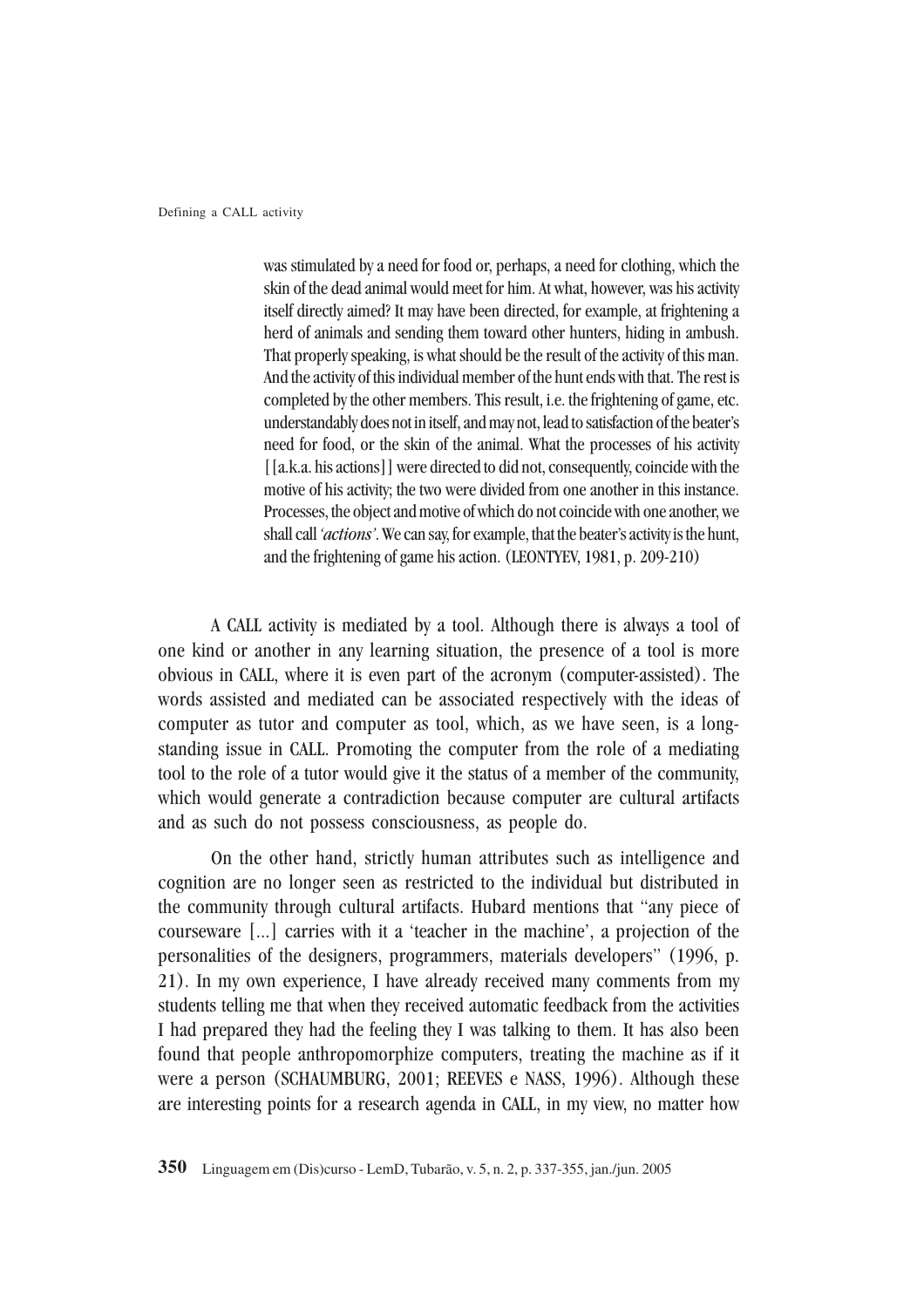much we may anthropomorphize computers, they are still mediating tools with a subject at the other end. We all know the feeling of sometimes reading a message from someone we know very well and have the impression that we hear his or her voice in the message; this should not turn the piece of paper into a person, however, but only emphasize its mediating power as a tool.

A CALL activity can be externalized and internalized. We externalize what is inside us through words and gestures. A resourceful machine such as a computer can store words, both written and spoken, and add images and animation to amplify our gestures. Externalization to an artifact is probably the easier part; the more complicated one occurs when the student has to internalize the content from the computer. Obviously there are conditions to be met, including a good command on the use of the instrument, level of development (ZPD), etc. The ability of the computer to analyze data and generate feedback should contribute to facilitate internalization by the student.

A CALL activity is dynamic. An activity saved in a computer changes continuously for two reasons. First, because computers change continuously, creating by this very change the requirement that the activities created for it have to be developed and re-developed. Secondly, development is not only required but also facilitated by the machine itself.

Finally, a CALL activity can also be described from a hierarchical perspective. At the operation level, below consciousness, we have, for example, the need for typing skills, eye-hand synchronization to move and click the mouse efficiently, and so on. In the middle, we have conscious action such as those performed by the students in answering a question, ordering segments in a paragraph, highlighting the main idea in a reading task, etc. At the highest level, we can include activities that are typical of the CALL tradition such as cloze, crossword puzzles, concentration games, etc.

Interaction and interchange between levels is common in a CALL activity. Acquiring a skill at the operation level, for example, is usually done consciously at the action level, involving an orientation period and practice, before it is automatized and moved down to the operation level.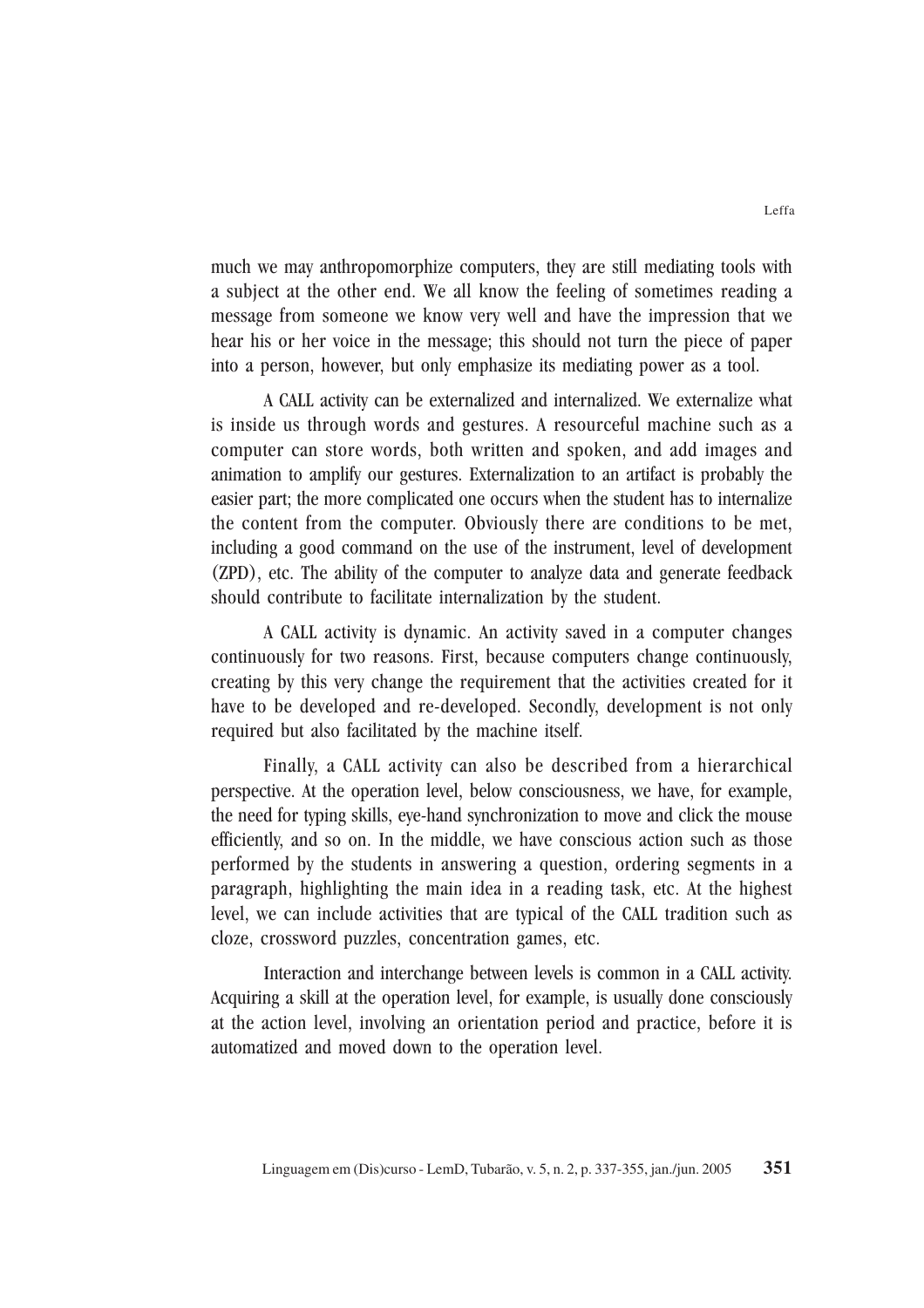#### **4 CONCLUSION**

AT is a simple and visual way of explaining a complex learning experience as is the case with situated CALL. It offers both a synchronic and a diachronic perspective of the problem. Synchronically, we have not only a view of the components that make up the structure of the activity but also a demonstration of how these components relate and interact with one another. Diachronically, we can have an understanding of how the activity evolves, both collectively, from a philogenetical perspective, and individually, ontogenetically speaking.

We learn and change through the instruments we create. The computer in CALL is the tool of tools, a real tool box, carrying inside itself different instruments which allow us to do different things, including the adoption of a new identity, as is the case, for example, of the White Anglo-Saxon Protestant, assuming the identity of black lesbian in a chat session. This possibility and others should have an impact on language learning.

The association between AT and CALL could contribute not only to explain CALL but also create a new paradigm in language learning research, putting together the many lose ends of a fragmented area and offering a unifying theory.

#### **REFERENCES**

AHMAD, K.; CORBETT. G.; ROGERS, M.; SUSSEX, R. **Computers, language learning and language teaching***.* Cambridge: Cambridge University Press, 1985.

ENGESTRÖM, Y. Activity theory and individual and social transformation. In: \_\_\_\_\_\_; MIETTINEN, R.; PUNAMÄKI, R-L. **Perspectives on activity theory***.* Cambridge, UK: Cambridge University Press, 1999.

\_\_\_\_\_\_. Non scolae sed vitae discimus: toward overcoming the encapsulation of school learning. **Learning and instruction***,* v. 1, n. 3, p. 243-259, 1991.

FARRINGTON, B. Triangular mode working: The *Littré* Project in the Field. **System**, v. 14, n. 2: special issue on "Computer-assisted language learning" edited by J. Higgins, p. 199-204, 1986.

**352** Linguagem em (Dis)curso - LemD, Tubarão, v. 5, n. 2, p. 337-355, jan./jun. 2005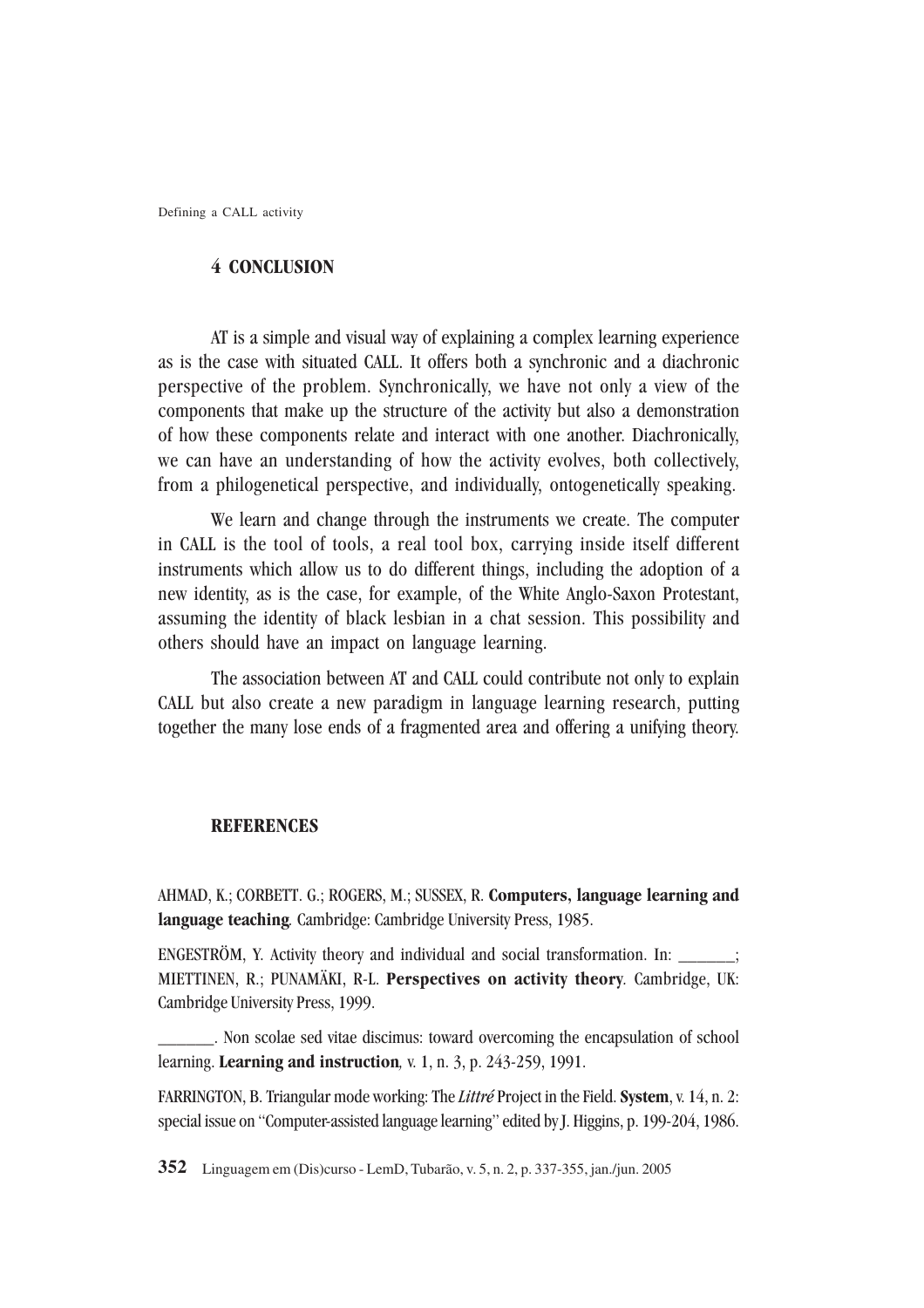HARRIS, S. R. **Enlarging the research object**: an introduction to the use of Activity Theory as a framework for human-computer interaction research. Available at <http://www.comp.glam.ac.uk/ pages/staff/srharris/presentations/Introduction%20to%20Activity%20Theory.ppt>. Access on February 2004.

HESSLOW, G. Will neuroscience explain consciousness? **Journal of Theoretical Biology**, n. 171, p. 29-39, 1994.

\_\_\_\_\_\_. Thinking as simulation of behaviour: an associationist view of cognitive function. 2002. Available at <http://www.mphy.lu.se/avd/nf/hesslow/philosophy/ShortSimulation.htm>. Access on February 25, 2004.

HIGGINS, J. **Language, learners and computers**. London: Longman, 1988.

HOLMBERG, B. **Recent research into distance education.** Vols. 1 and 2. Hagan, Germany: Zentrales Institut fur Fernstudienforschung Arbeitsbereich: Fernstudienentwicklung, 1982.

HOSENFELD, C.; ARNOLD, V.; KIRCHOFER, J.; LACIURA, J.; WILSON, L. Second language reading: A curricular sequence for teaching reading strategies. **Foreign language annals***,* v.14, n. 5, p. 415- 422, 1981.

HUBBARD, P. L.; SISKIN, C. B. Reassessing the role of tutorial CALL. Paper presented at TESOL Conference, Salt Lake City, April 2002.

\_\_\_\_\_\_. Elements of CALL methodology. In: PENNINGTON, M. C. (Ed.). **The power of CALL**. Houston, CA: Athelstan, 1996.

KAPTELININ, V. Activity theory: implications for human-computer interaction. In: NARDI, B. (Ed.). **Context and consciousness**: activity theory and human-computer interaction. Cambridge, MA: MIT Press, 1996. p. 103-116.

KEEGAN, D. **Foundations of distance education***.* 2nd ed. London: Routledge, 1990.

KELLY, M. Course creation issues in distance education. In: GARRISON, R.; SHALE D. (Eds.). **Education at a distance**: from issues to practice. Malabar, FL: Peter E. Krieger, 1990. p. 77–100.

KUUTI, K. Activity theory as a potential framework for human-computer interaction research. In: NARDI, B (Ed.). **Context and consciousness**: activity theory and human-computer interaction. Cambridge, MA: MIT Press, 1996. p. 17-44.

LEONTIEV, A. N. **Activity, consciousness, and personality**. Hillsdale: Prentice-Hall, 1978. (Texto disponível em <http://marxists.anu.edu.au/archive/leontev/works/1978/index.htm>. Acessado em 21 de agosto de 2004)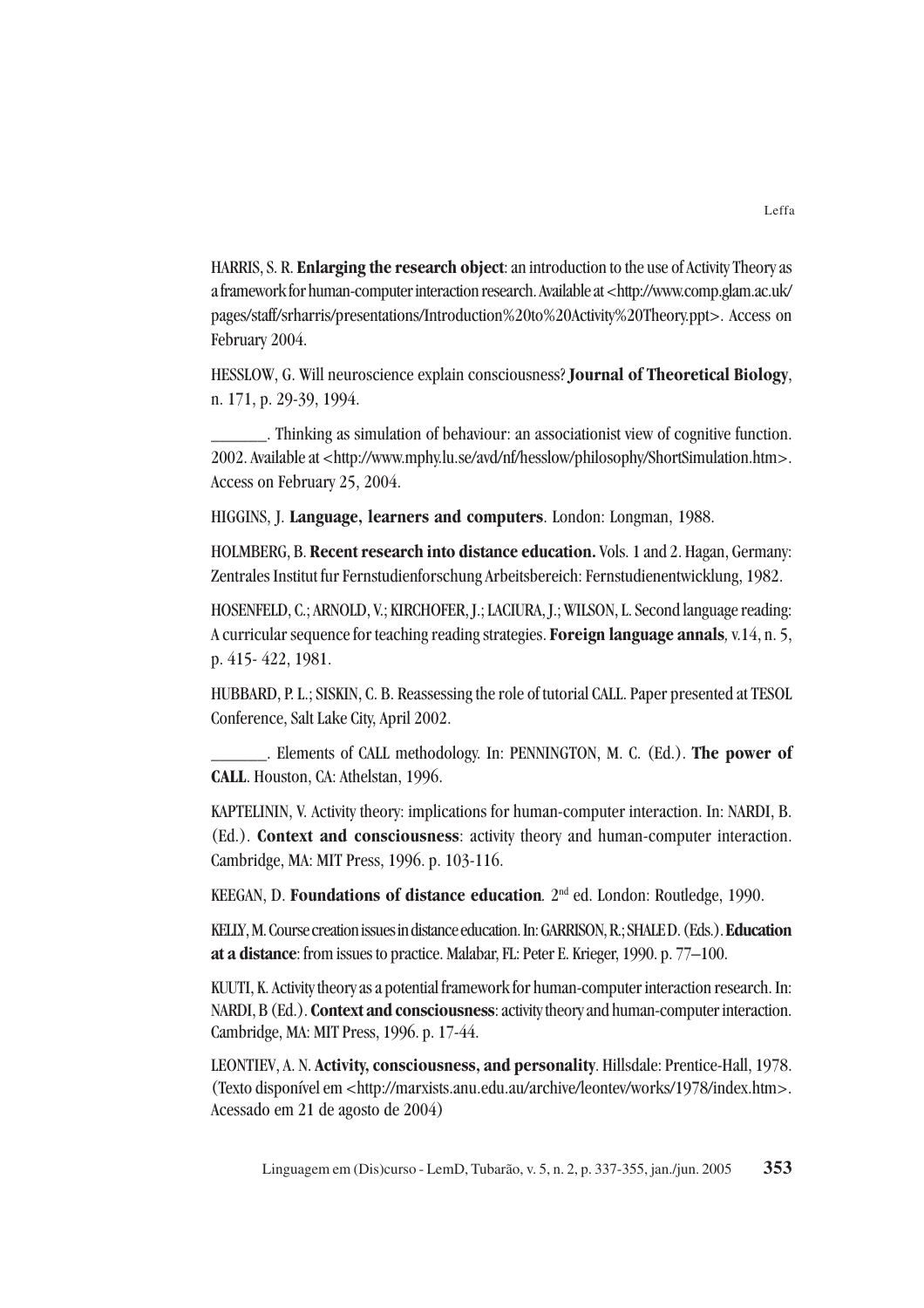\_\_\_\_\_\_. The problem of activity in psychology. In: Wertsch, J. (Ed.). **The concept of activity in Soviet psychology**. Armonk, NY: Sharpe, 1981. p. 37-71.

LEVY, M. **Computer-assisted language learning**: context and conceptualization. Oxford: Clarendon Press, 1997.

REEVES, B.; NASS, C. **The media equation**: how people treat computers, television and new media like real people and places. Stanford, CA: CSLI Publications, 1996.

RÉZEAU, J. The learner, the teacher, and the machine: Golden triangle or Bermuda triangle? Paper presented at EUROCALL, 1997. Available at: <http://www.uhb.fr/campus/joseph.rezeau/articles/ dublin/Dublin97.htm>. Retrieved on Februray, 2004.

SCHAUMBURG, H. Computers as tools or as social actors? - The users' perspective on anthropomorphic agents. **International journal of cooperative information systems**, v. 10, n. 1 and 2: double special issue on "Intelligent information agents: theory and applications", p. 217-234, 2001.

SMITH, K. C. Course development procedures. **Distance education**, v. 1, n. 1, p. 61–67, 1980.

WARSCHAUER, M. Computer-mediated collaborative learning: theory and practice. *Modern language journal, v. 81, n. 3, p.* 470-481, 1997.

Recebido em 24/02/05. Aprovado em 27/07/05.

**Título:** Definindo uma atividade de CALL

**Autor:** Vilson J. Leffa

**Resumo:** O objetivo deste trabalho é explicar a aprendizagem de línguas mediada por computador através da Teoria da Atividade (TA). Faz-se inicialmente um resumo da TA, partindo das idéias de Leontiev e Engeström. Mostra-se como o sujeito se apropria do objeto pela mediação do instrumento e pelas relações que mantém com a comunidade na qual está inserido. Os princípios básicos que orientam a TA são também descritos, com destaque para a estrutura hierárquica dos níveis que compõem a atividade. Na segunda parte do texto, procura-se demonstrar como a TA pode ser aplicada a uma atividade mediada por computador. A conclusão é a de que a TA, na medida em que inclui aspectos sincrônicos e diacrônicos do problema pesquisado, é capaz de integrar as diferentes perspectivas e explicar os inúmeros conflitos de uma área essencialmente interdisciplinar e teoricamente fragmentada, como é o caso da aprendizagem de línguas mediada por computador. **Palavras-chave:** teoria da atividade; aprendizagem; computador; CALL.